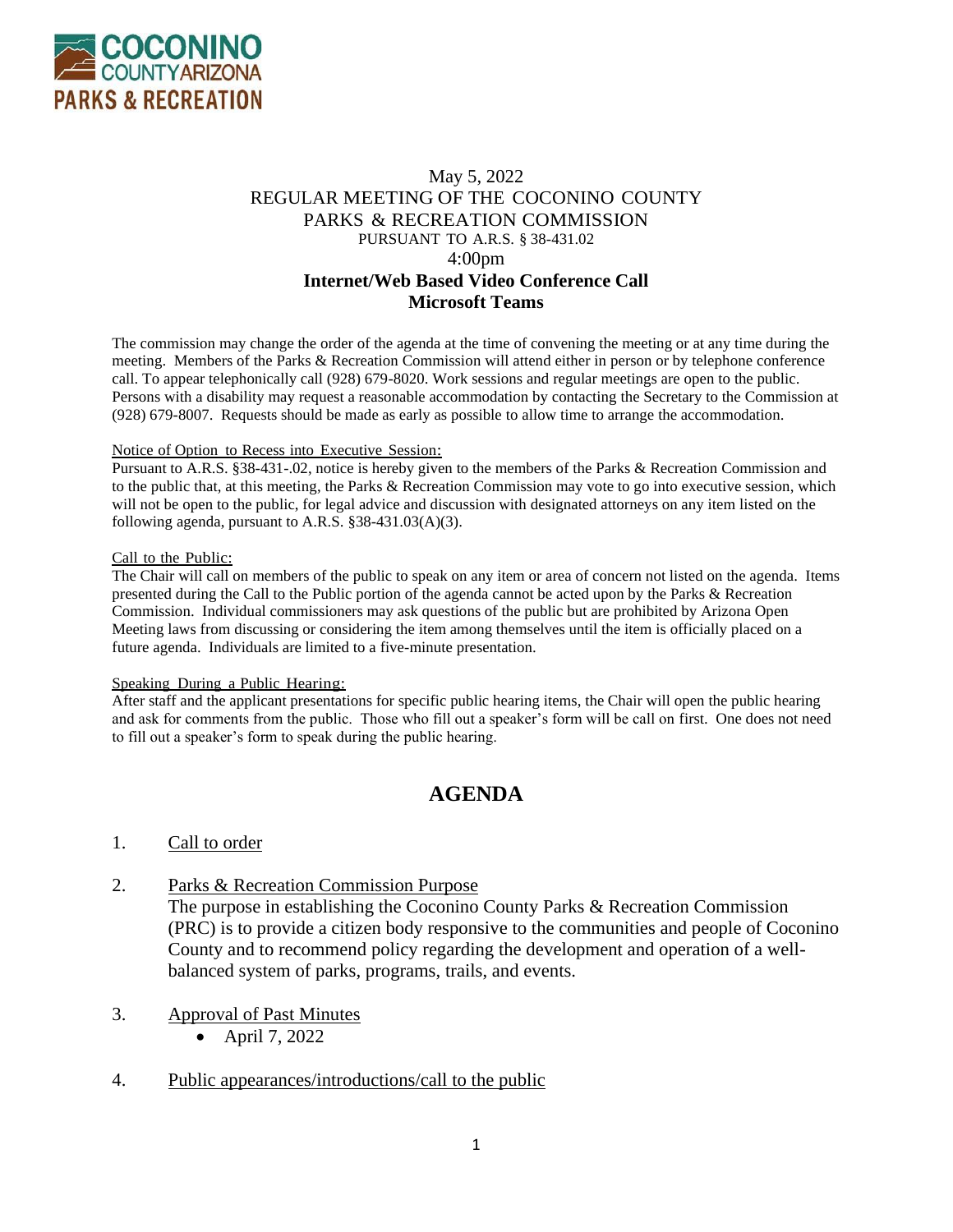# **New Business**

- 5. Introduction of District 2 Commissioner Tim Pettry (5 Minutes) Director Nemeth will introduce Commissioner Pettry and he will share a few words about his professional and volunteer experience and interest in the serving on the Commission.
- 6. Introduction of Randy Clark, Special Events Coordinator and Season Event Update (10 Minutes) Director Nemeth will introduce the newest member of the department and he will share a few words about his background and provide an update on the forthcoming special event season.
- 7. County Parks & Recreation Fire Restrictions (15 Minutes) Operations & Maintenance Manager Morrison will provide information on the department's fire restriction policy and stages.
- 8. Louise Yellowman Operational Status & Navajo Nation Collaboration Discussions (15 Minutes) Director Nemeth and Operations & Maintenance Manager Morrison will discuss the

status of Louise Yellowman County Park and update the Commission on recent collaboration discussions with Chapter House officials.

9. Fiscal Year 2023 Budget Presentation (30 Minutes) Director Nemeth will share the information that will be presented to the Board of Supervisors on May 11 and the County Manager's recommendations on the Funding Requests made by the Department.

## **Old Business**

- 8. 2022 PRC Sub-Committees Updates (20 Minutes) The Commission selected three objectives to focus during 2022 and sub-committees were developed to identify action plans. Sub-committees will report on updates.
- 10. Pam Foti Recognition (5 Minutes) Director Nemeth will provide an update on the plan to recognize Commissioner Foti.
- 11. Upcoming Board of Supervisor Agenda Items\*

March 26, 2022, at 1:00 pm- Discussion and Action on the White House Draft Contract (*Tentative*)

\**Confirm agenda item dates and times before attending. Board agenda is subject to last minute changes.*

## **Reports**